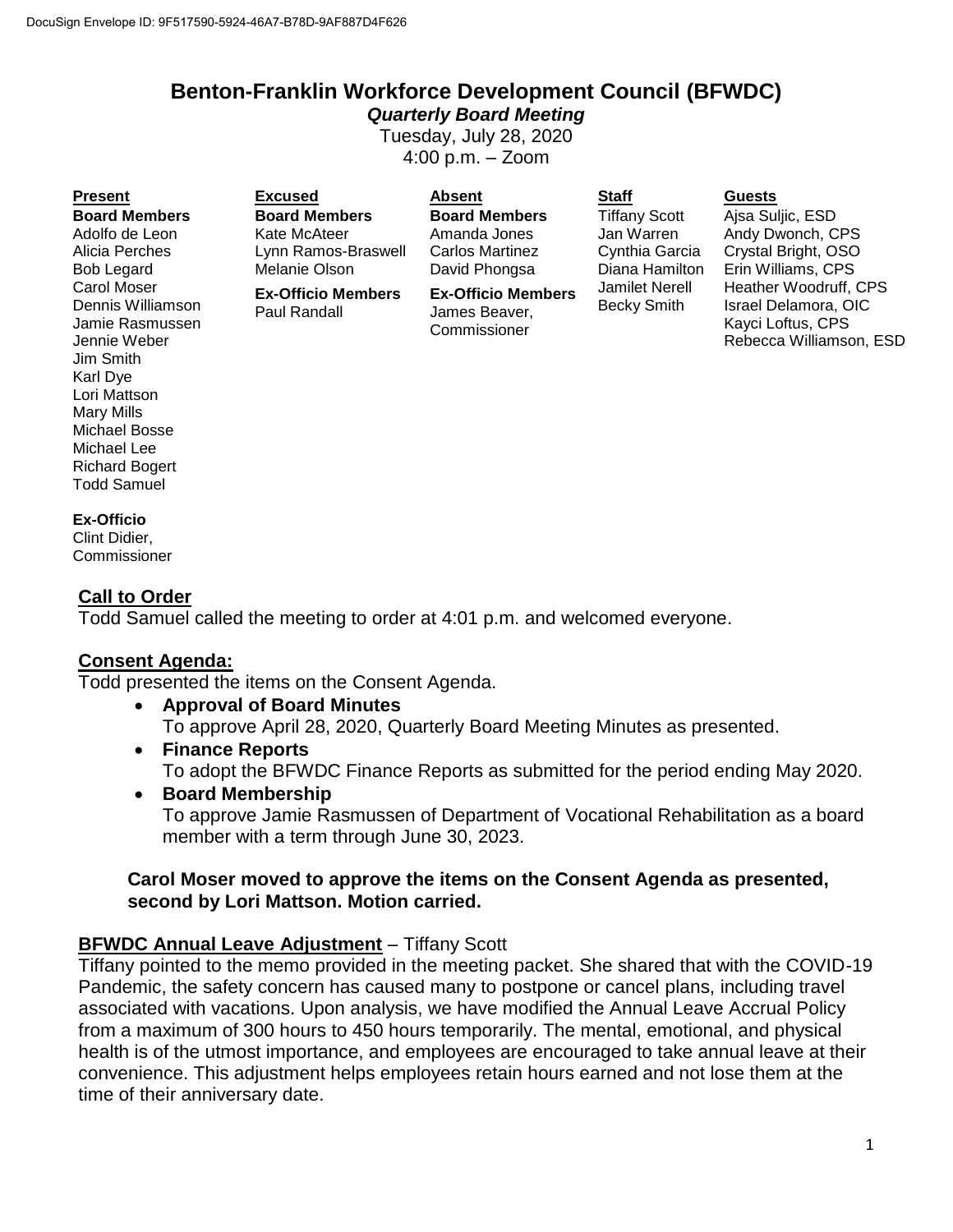# **BFWDC Update** – Tiffany Scott

- The Employment Security Department (ESD) Monitoring Unit completed the compliance review of the BFWDC for PY19 in May. Monitoring was done 100% virtually and included a review of policies, single audit, monitoring of our sub-recipients, and other administrative and fiscal items. We received a management letter on July 22 that stated we have no findings. The final report is yet to come.
- The Memorandum of Understanding (MOU) has been fully executed between the members of the WorkSource Columbia Basin partnership. It goes from July 1, 2020, through June 30, 2023. The Infrastructure Funding Agreement (IFA) will be revised annually to accommodate for any operational cost adjustments as well as occupancy levels at the center.
- We have received the Notice of Funds Available (NFA) in the amount of \$589,613 for Disaster Recovery National Dislocated Worker Grant. We have also submitted the budget and statement of work for the Employment Recovery National Dislocated Worker Grant. We anticipate a contract routed for signature next week for a total of \$596,781. We have added \$1.18 million to our current budget by winning competitive procurements. Also, our annual Formula Allocation has increased by 18% this year. These resources will help us serve the community in the current COVID-19 crisis.
- Last week we submitted a United Way application bidding on \$40,000 for TC Futures to help support housing and additional assistance to 100 youth and young adults.
- CliftonLarsonAllen concluded their pre-audit on July 22 with their annual audit scheduled for the week of September 14.
- We have reached a milestone with Families Forward Washington (FFW), meeting our enrollment target of 56 for the entire grant. We plan to continue to enroll as funds are available.
- In late June, BFWDC Board Members attended a virtual conference hosted by the National Association of Workforce Boards (NAWB).
- Earlier in July, as Vice-Chairman of the Washington Workforce Association (WWA) and Board Member of the Washington Economic Development Association (WEDA), Tiffany attended the online Economic Recovery Resource Conference, where she had the opportunity to moderate a breakout session.
- Board Staff continues to serve on statewide workstreams, workgroups and task forces as subject matter experts in areas such as performance, physical facilities, business engagement, virtual service delivery, and inclusion. There is a large return on investment for the local area when board staff engages with other leaders across the statewide workforce system.
- We are looking forward to hiring our Programs Coordinator in August. We also look forward to taking the next steps to fill our COO position. The additional FTEs are welcome resources as plates are fuller now more than ever. As we pace through this coming year, the emphasis will be on adjusting to the added responsibilities and work that goes along with having a much larger budget. We want to do our best with this additional work, therefore should there be additional bidding, it will be with a very strategic review of the bandwidth before engagement.
- She thanked the board for reviewing and approving the sub-recipient contract motions over the past few weeks. This focus and dedication have helped to get resources out to our community quickly.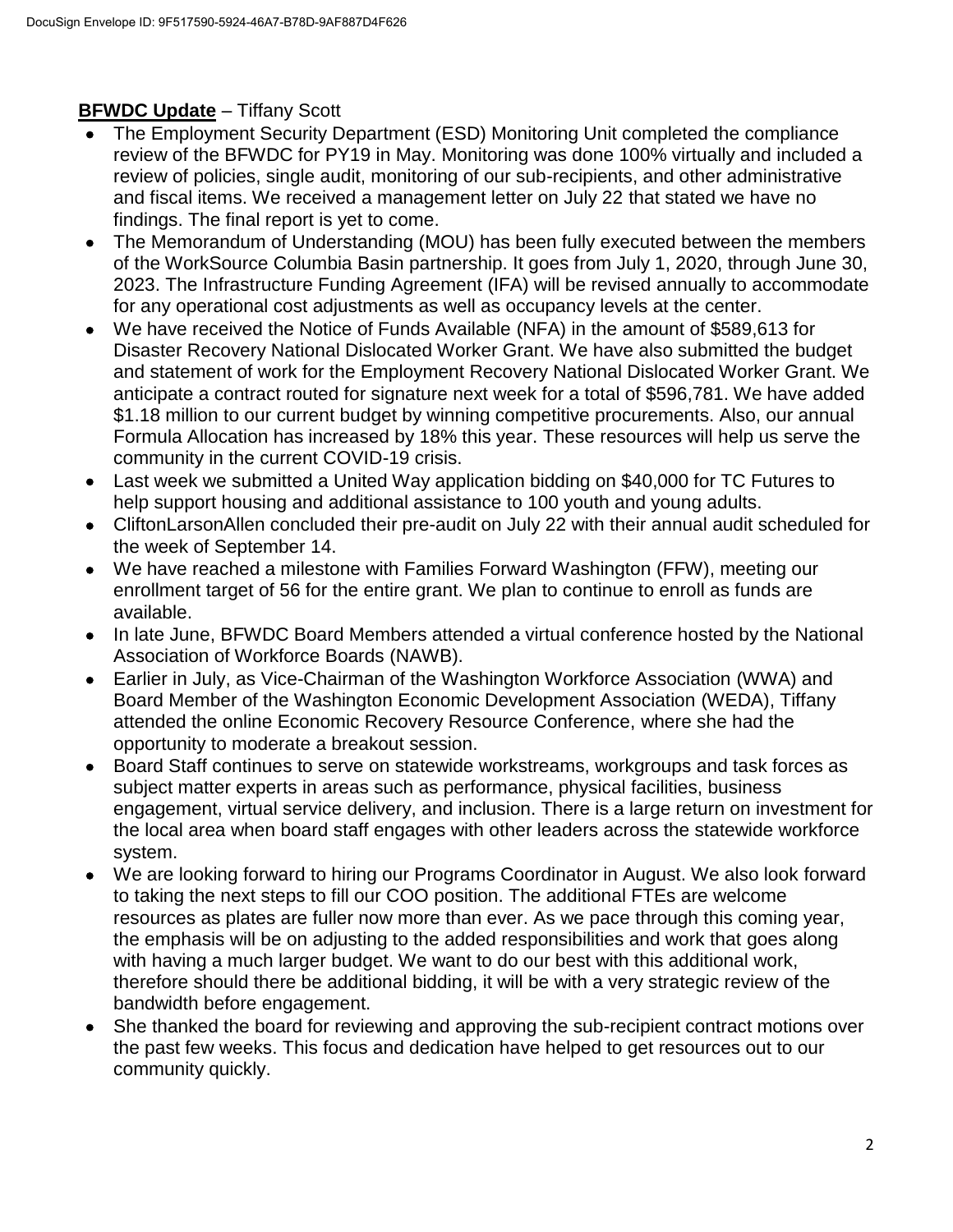Carol thanked the staff for sending out the weekly statewide unemployment reports. She asked about the job losses in the Tri-Cities, and how quickly these people are being placed back into employment? Tiffany answered that, unfortunately, the availability for someone seeking employment on a statewide scale is 4 to 1. We want the messaging to our community to be that if you are unemployed and looking for work, we have competent practitioners that are available to our workforce system via TC Futures and WSCB to help individuals engage in re-entering the workforce. If an individual can't utilize WorkSource.WA, they can call our centers and receive a callback, usually within the hour.

Richard recognized the hard work that the Board Staff was doing and shared his thanks.

# **Strategic Plan Goal #1 – P-ROC Update** – Adolfo de Leon

Adolfo shared that the purpose of the team is to increase the awareness of the services we provide and the resources we have available to increase engagement. He presented the draft Public Relations Plan that was provided in the packet. Todd asked board members to review the Plan and send any comments or questions to Becky.

# **Strategic Plan Goal #2 – Keys to Success Update** – Mary Mills

Mary shared that the team has been working diligently. They have worked to identify a survey tool (Survey Monkey) to define where we can help the community the most. They have reviewed surveys from other organizations. They decided to focus on gaps that have resulted due to the COVID-19 Pandemic. They have developed a simple 6 question survey to be sent to local Hanford agencies as well as other businesses across our region. This is where our board members can help. We need to use our resources and connections to get additional information so that we have a richer pool of responses to look at when the survey is done. The next big push will be to get all of the information back from the surveys and work with our partners to see how we can bridge the gaps that the community indicates that we have. The survey link will be sent out to board members so they can forward the survey to their connections.

# **Teams #3 and #4** – Tiffany Scott

Tiffany recognized the hard work of teams 1 and 2. Goal teams 3 and 4 will be starting in October. Goal 3 will be focused on creating a means including infrastructure, process, and system to receive donations as well as identify potential donors. Group 4 will be focusing on developing strategic partnerships. A doodle poll will be sent out shortly to set a meeting time for each team in October. If you have not signed up for a team, please let us know which one you would like to participate in.

# **Member Updates & Business Engagement** – All

# **Other Business:**

Todd pointed out the excellent information provided on the other reports that are in the meeting packet.

# **Next Meeting**

Quarterly Board Meeting – Tuesday, October 27, 2020, at 4:00 p.m. at TBD